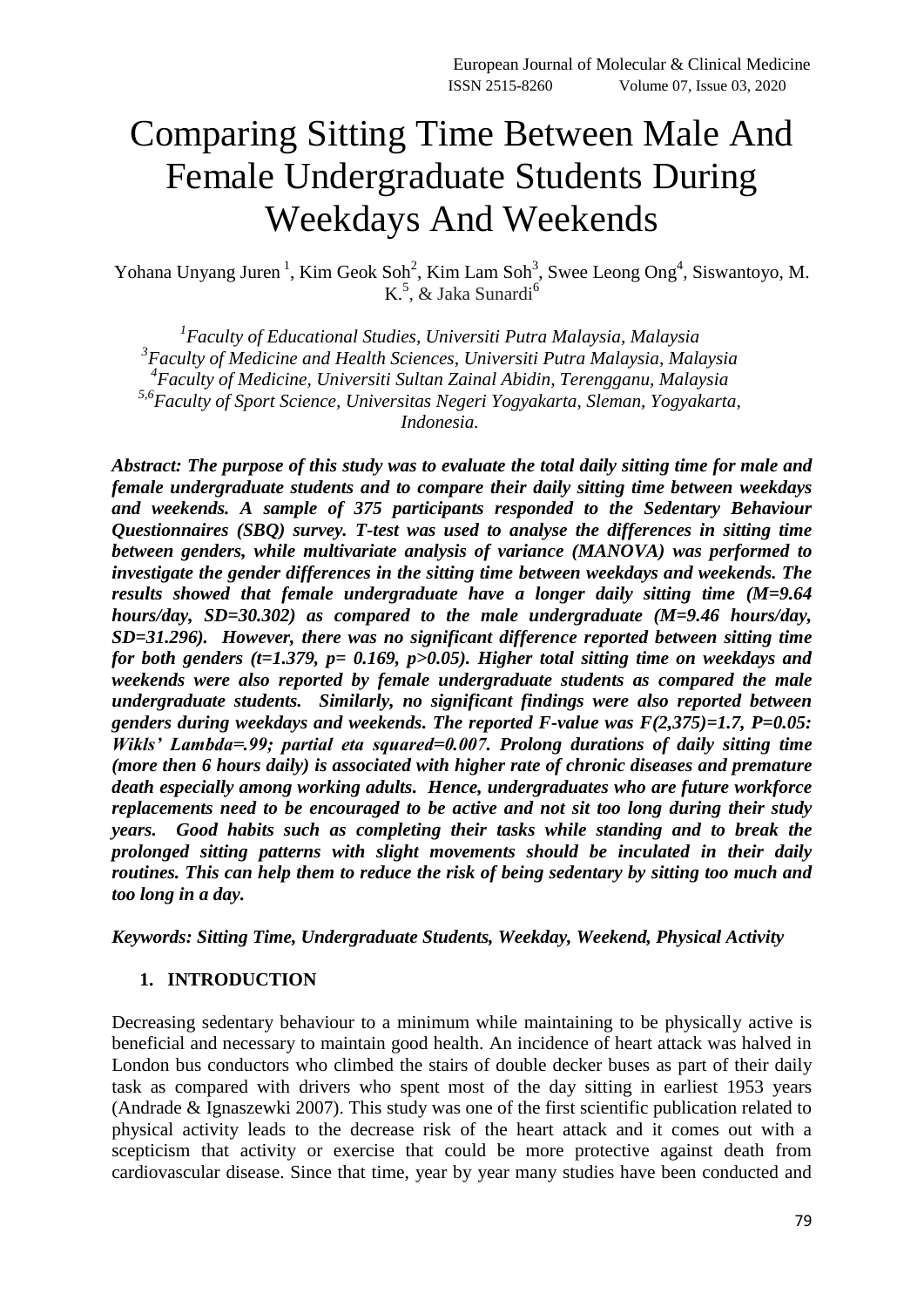been confirmed that physical activity helps in preventing cardiovascular, metabolic, musculoskeletal and even mental health illness (Bauman 2003; Chau et al. 2013).

 Today, the increase of studies show health risk associated with an overly sedentary lifestyle whether it was for prolonged, uninterrupted periods or for a significant portion of daily time (Gibson, Muggeridge, Hughes, Kelly, & Kirk, 2017; Panahi & Tremblay 2018). This has led to a serious implication for individual across the world and Malaysia was no exception including university students. University students are spending more time in classes, doing some paperwork, and playing video games were part of longer sitting time. According to Deliens, Deforche, Dyck et al. (2015) stated total sitting time among university students is increasing. This can expose them to higher risk for various chronic health conditions in future.

Prolonged sitting of times has been called as the "New smoking" due to the increasing of the health problem (Gardiner, Lynch, Victoria & Johnson, 2018). A previous study of Internal Medicine in 2015 state that "*Prolonged sedentary time was reported to individualistically associate with deleterious health outcomes regardless of the physical activity*" (Biswas et al., 2015). This health condition was associated with cardiovascular disease (CVD), obesity, and type II diabetes. The study by Wilmot et al. (2012) has documenting 18 studies that determined on diseases on the higher levels of sedentary behaviours. Moreover, the increases in death due to the increasing in sedentary behaviour. The more individual sitting, the higher risk of premature death (Bennie et al. 2015).

We know and apprehend about sitting all day long (more than 6 hours daily) has negative impact on quality life related to our health and combined with less time of physical activity (Dogra et al., 2017; Stamatakis et al., 2019). This also supported by Marshall and Ramirez (2011) stated that sitting longer than six hours or more a day could cause 19% more likely to die over the next two decades than those who spent less time of sitting. The lack of physical activity is the fourth leading cause of the deaths in the world (Nowak, Bozek & Blukacz (2019). A study related to comparing sitting time between male and female has long been conducted by many researchers and mostly are done among workers which reported to have the highest percentage in daily sitting time. Johansson, Mathiassenen, Rasmusse and Hallman (2020) stated men and women with same occupation may perform different work tasks, which will result in different pattern of sitting time and physical activities at work. This study found men spend on average 72% and women 67% of their worktime sitting. About 50% of the men, and 34% of the women in the present population spent more than 75% of their time at work sitting, predominantly in uninterrupted bouts longer than 30 min, which is also consistent with findings by Hadgraft, Healy et at. (2016).

The universities students are also spending a lots of time sitting during weekdays especially when attending lectures. This has been highlighted by Buckworth and Nigg (2004) who have stated that there is a lacked of research related to comparing sitting time among university students being conducted. Their sitting profile during the days of the week might be different as the results of these activities.

Deliens, Deforche, Bourdeaudhuij, and Clarys (2015); Loyen et al. (2016) reported that sitting time among university students is increasing. Based on Clemente, Nikolaidis, and Manuel (2016); Fagaras, Radu, and Vanvu (2015); Khera (2012), reported that students becoming more inactive as their level of physical activity are decreasing while their body mass index and weight shown to increase. This was because due to the fact that most of the students nowadays prefer to use transportation such as car or buses in order to travel from one place to another within the campus rather than spending time walking. When comparing sitting time between genders, Rajappan, Selvaganapathy, and Liew, (2015) stated women (42.6%) tend to spend more time for sitting compare to men (36.7%). However, Wallmann-Sperlich, Bucksch, Hansen, Schantz, and Froboese (2013) reported the opposite result, where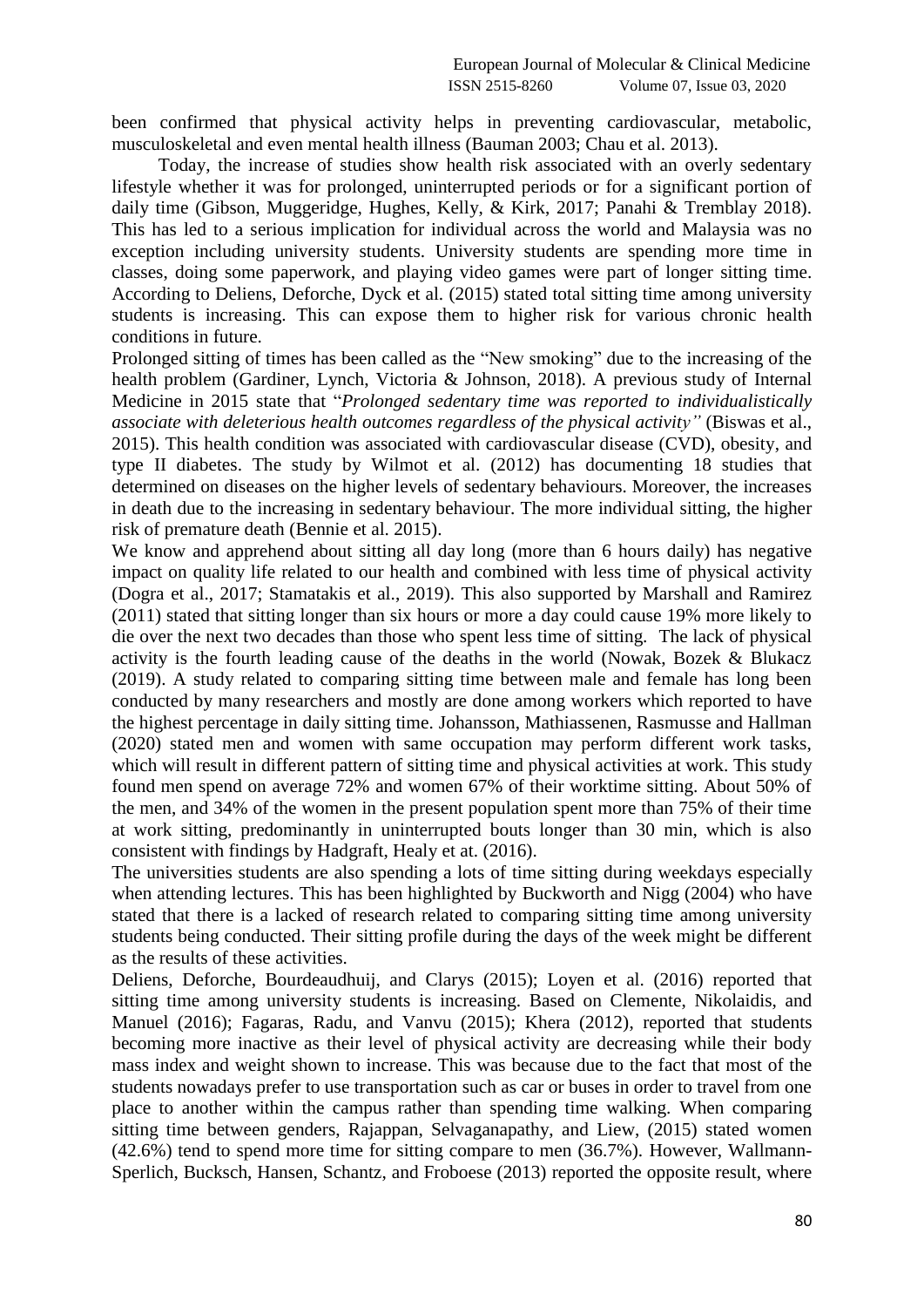the amount of sitting time in men are found to be higher compared to women as men tend to spend more than two hours every day on their small screen recreation Meanwhile in the study by Alkahtani (2016); Prince, LeBlanc, Colley, and Saunders (2017) found that there is no difference between male and female on their sitting time. This inconsistency results in the findings of sitting time between genders require more studies to be carried out in the future in order to get clearer explanations.

Recent studies that conducted among students reported that they have shown to spend most of their free time engaging in sedentary activities such as watching TV (24%), playing console games (7%), using the computer (9%), and surfing the internet (17%) for more than two hours daily on weekdays (Martínez Gómez et al. 2012). While on weekend it was slightly increased to 50%, 16%, 22% and 35% respectively, which concluded that sitting time was longer on the weekends as compared to the weekdays. Opposite finding was reported by Gibson, Muggeridge, Hughes, Kelly, and Kirk (2017) who also found that the participants spending longer sitting time on weekdays (10.7 hours) than in weekend (8.6 hours). However, the participants' profiles based on genders and activities during the week was not included. Hence, study on comparing sitting time between male and female undergraduate students during weekends needs to be conducted.

### **2. METHODOLOGY**

This is a cross-sectional study aimed to compare sitting time between male and female among the undergraduate. Universiti Putra Malaysia was randomly selected as the representative and all the undergraduate students were invited to participate in this study. Based on the sample size calculation, a total of 375 undergraduate's students were required for this study. In order to make sure all the faculties have equal representatives cluster sampling technique was applied to select the samples. It started with random sample of clusters by faculties. The range of age among the participants was between 20 to 28 years old.

Sedentary Behaviour Questionnaire (SBQ) was used to measure total sitting time among undergraduate students. It consists of 9 questions that the level of sedentary behaviour for weekdays while 9 questions was for weekend within the same questions. This questionnaire used to see how much the amount of time does the participants spends for weekdays and weekend which ranging from none, 15 minutes or more, 30 minutes, 1 hours, 2 hours, 3 hours, 4 hours, 5 hours, 6 hours or more. The reliability of the questionnaire for weekdays in range .64-.90 and for weekend is range .51-.93 (Rosenberg, Norma et al., 2010) and .77-.92 weekdays and .72-.90 weekend (Prince 2017). Independent Sample T-Test and MANOVA were used in this study. The significant level was set at *p>0.05*. Pilot study has been conducted before the actual data collected. The pilot study was involving 38 undergraduate students. From the results have shown the questionnaire. It can be used by populations since the reliability was  $\alpha = 0.71$  for weekdays and  $\alpha = 0.72$  for weekend was classified as acceptable reliability (Pallant 2010). Therefore, there was no modification was made to the questionnaire from the pilot study due to high reliability that was obtained.

#### **3. FINDINGS**

#### *Comparing the Sitting Time between Genders*

Table 1 showed the female participants "mean was slightly higher than male participants with female participants acquired a mean of 9.46 hours/week while male participants' acquired a mean of *9.64 hours/week).* However, Independent Sample T-Test showed that there was no significant difference in sitting time (hours/week) between male and female participants with  $p > 0.05$  ( $p = 0.169$ ) and  $t = 1.379$ . Hence, there was no significant difference in sitting time between male and female among undergraduate students based on genders.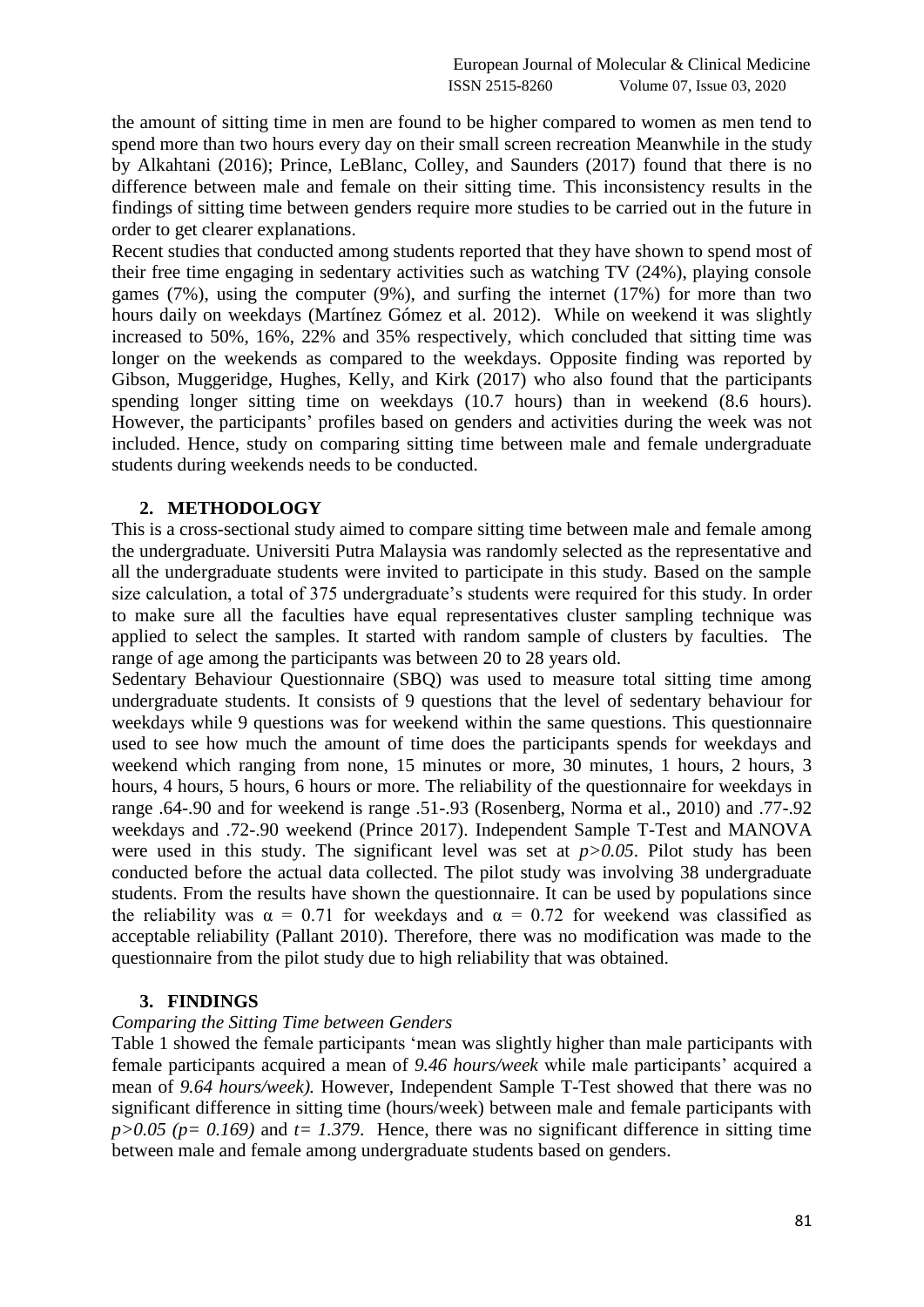| Gender |     | M (hours/week) | SD     |       |      |
|--------|-----|----------------|--------|-------|------|
| Male   | 187 | 226.98 (9.46)  | 31.296 | 1.379 | .169 |
| Female | 188 | 231.37(9.64)   | 30.302 |       |      |

Table 1: Total Sitting Time between Genders (hours/week)

 The gender was considered as one of the most important predictors of sitting time. A number of studies showed that sitting time level varied by genders in which female participants demonstrated higher percentage in sitting time than male participants (Rajappan, Selvaganapathy & Liew, 2015). However, the finding in the study showed there was no significant difference between genders in terms of sitting time of male and female undergraduate students. Although comparison results between genders indicated that there was no significant difference, the results of total sitting time by female (9.64 hours/week) students was still higher than male *(9.45 hours/week)* students were exceeding the recommended less than 6 hours sitting time per day suggestion. According to study by Salamuddin and Harun (2010), male students were found to be more physically active than female students. This is in line with study finding by Chan et al. (2019) also reported the females were higher in sitting time than males due to the different type of activities they were involved in and the personalities attributes toward exercising and being active. The various psychological factors such as self-discipline, value, perceived enjoyment, norms and beliefs and management of time were found to influence the student's sitting time and also physical activity (Puig-ribera et al., 2015). "Having fun" was one of the reasons university students participated enrolled in elective physical activity courses (Bennie et al., 2015). This factors will have an impact on the amount of time spend sitting by the undergraduates.

 The explanation for this phenomenon was female students tend to take part in light and moderate intensity activity. Female were also reported to have less time, lethargy, no companion to carry out physical activity and they have a shy attribute that became barriers for them to participate in the physical activity (Proper et al. 2011). This finding was consistent with study by Abedalhafiz, Altahyneh, and Al-Haliq (2012) which mentioned that female experiences more hindrance to participated in physical activity compared to males. A previous study by Bey and Hamilton (2003) reported that lack of time was the most common excuse given by students for not be able to participated in physical activity. In regards to female students, they prefer to use their time to carry out other activities rather than participating in physical activities which identification of socio-demographic factors concerning physical inactivity (Castro, Bennie, Vergeer Bosselut, & Biddle 2018). Thus, it was recommended that physical activity programs are developed for females (Rajappan, Selvaganapathy, & Liew 2015). Gender and age are some main factors relating to physical activities, however this study did not show any significant difference in term of sitting time between the gender. This information provide insight to indicate that male undergraduate although reported to be more physically active than female, however the male undergraduates are also sitting longer than 6 hours per day. Both male and female students spent most of their sitting time studying. For example, activities such as sitting in class, sitting while playing computer or sitting while doing paperwork would cause difficulty for the students to be physically active (Bennie et al., 2015). Hence, suggesting them to take a short break in between class activities is important to reduce the prolong hour of sitting time among undergraduate. Based on finding by Hamilton, Geneview, et al. (2008) has reported taking a five minutes' walk for every hour was beneficial for weight control or lose weight. Therefore, university policy makers should arrange class schedules that would enable the students to move around during the break time by bike or by foot between the student's classes.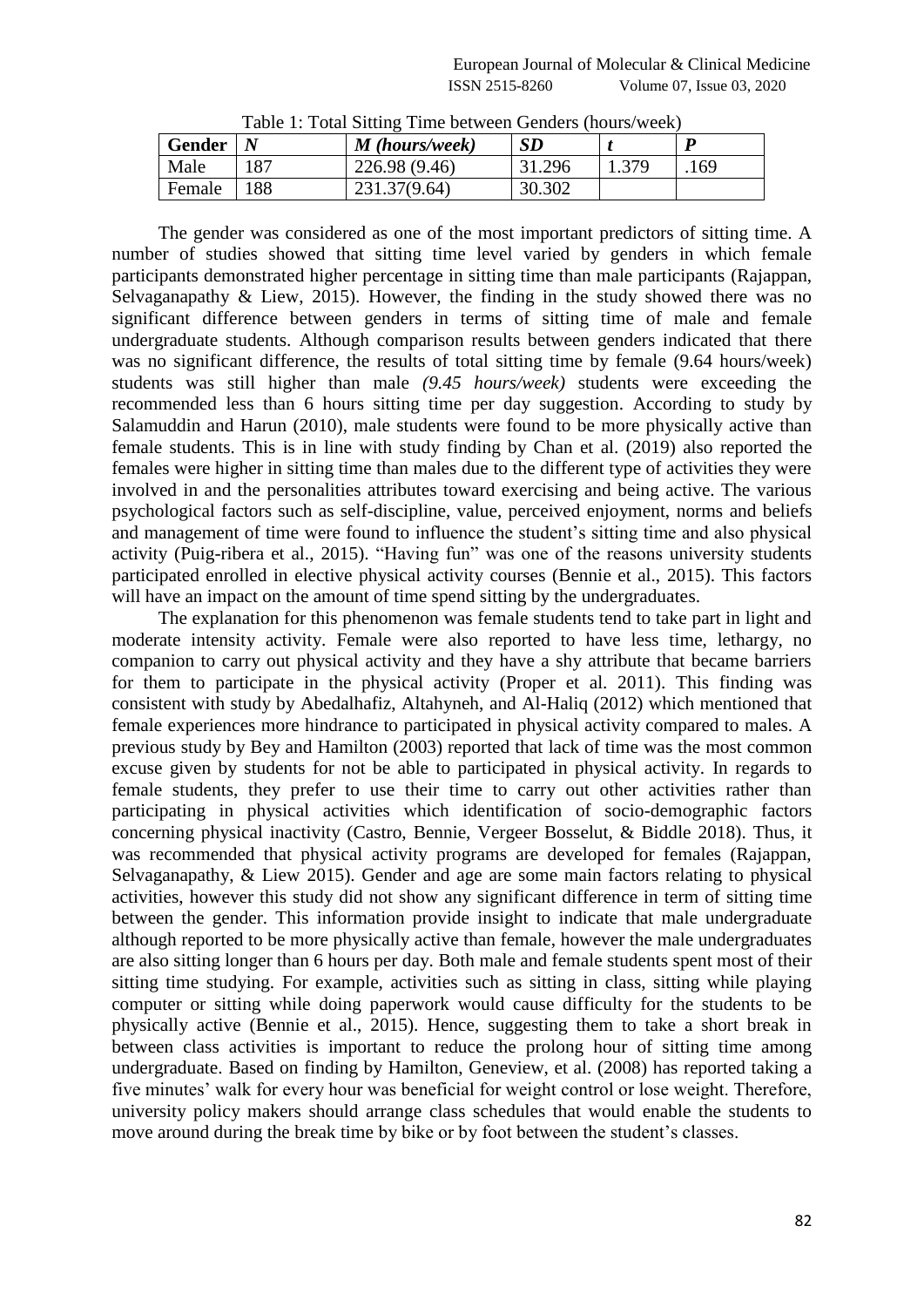*Comparing the Sitting Time between Gender on Weekdays and Weekends among Undergraduate*

A way multivariate analysis of variance between groups was performed to investigate the differences in sitting time between genders. Two dependent variables were incorporated in the research; weekdays activity and weekends activity. As for an independent variable, gender was used. The results showed that there was no significant difference between male and female on the combined dependent variables, *F(2,375)=1.7, P=0.05: Wikls' Lambda=.99; partial eta squared=0.009.* In addition, when the result for the dependent variables was considered separately, both the dependent variables were also did not reach the statistical significance. Overall, both genders were reported to be more active during weekdays as compared to weekends.

| <b>Activities</b>                      | <b>Male</b> |         | <b>Female</b> |         |
|----------------------------------------|-------------|---------|---------------|---------|
|                                        | Weekday     | Weekend | Weekday       | Weekend |
| Watching television/video              | 4.05        | 4.16    | 4.79          | 4.75    |
| Playing computer/video games           | 4.85        | 4.39    | 3.74          | 3.99    |
| Sitting while listening to music       | 3.26        | 4.32    | 3.65          | 4.40    |
| Sitting and talking on the phone       | 2.71        | 3.16    | 3.13          | 3.18    |
| Writing paperwork/computer work        | 3.47        | 4.34    | 3.77          | 4.44    |
| Sitting<br>while<br>reading<br>a       | 2.78        | 3.38    | 3.05          | 3.44    |
| book/magazine                          |             |         |               |         |
| Playing musical instrument             | 2.13        | 3.14    | 1.98          | 3.16    |
| Doing artwork/crafts                   | 1.81        | 3.17    | 2.03          | 3.08    |
| Siting and driving in a car, bus/train | 4.13        | 3.68    | 4.21          | 3.69    |
| <b>Total hours/day</b>                 | 7.02        | 6.43    | 7.11          | 6.70    |

Table 2: Total Sitting Time for Gender on Weekdays and weekend

Opposed to the expectations, there was no significant difference in sitting time between both male and female on weekdays and weekends thus suggesting that they might have similar routines. Table 2 describes that the differences in sitting time on weekdays and weekends for female and male separately. The differences in mean in terms of activities were observed between male and female on weekdays and weekends. The results showed that male and female have almost similar routines spending on weekdays and weekends. On weekdays, male students spent more time on playing computer or video games (4.85 hours/day) compared to female students that spent more sitting time on watching television or video (4.79 hours/day). While on weekend, female has spent more sitting time on watching television or video (4.75 hours/day) than male students that spent on playing computer or video games (4.39 hours/day). Overall, undergraduate students also spend more sitting time on travelling by car, bus or train on weekdays because undergraduate students need to attend classes on weekdays. And they also spend more sitting time on writing paperwork or computer work on weekend. Owen et al. (2010) reported spending more time on desk and new innovations make life easier may actually pushing people closer to diseases.

Previous studies also mentioned about gender specific differences in regards to the amount of time spent by students playing computer or videos games. For example, a study by Wallmann-Sperlich et al., (2013) found that male students spent more time than female on playing computer or video games. Furthermore, the study also stated that female students spent more time watching television compared to male students. Both results aligned with sitting time comparison on weekdays and weekends but these results were mainly related to student type respondents. In regards of television or video viewing, the activity was the most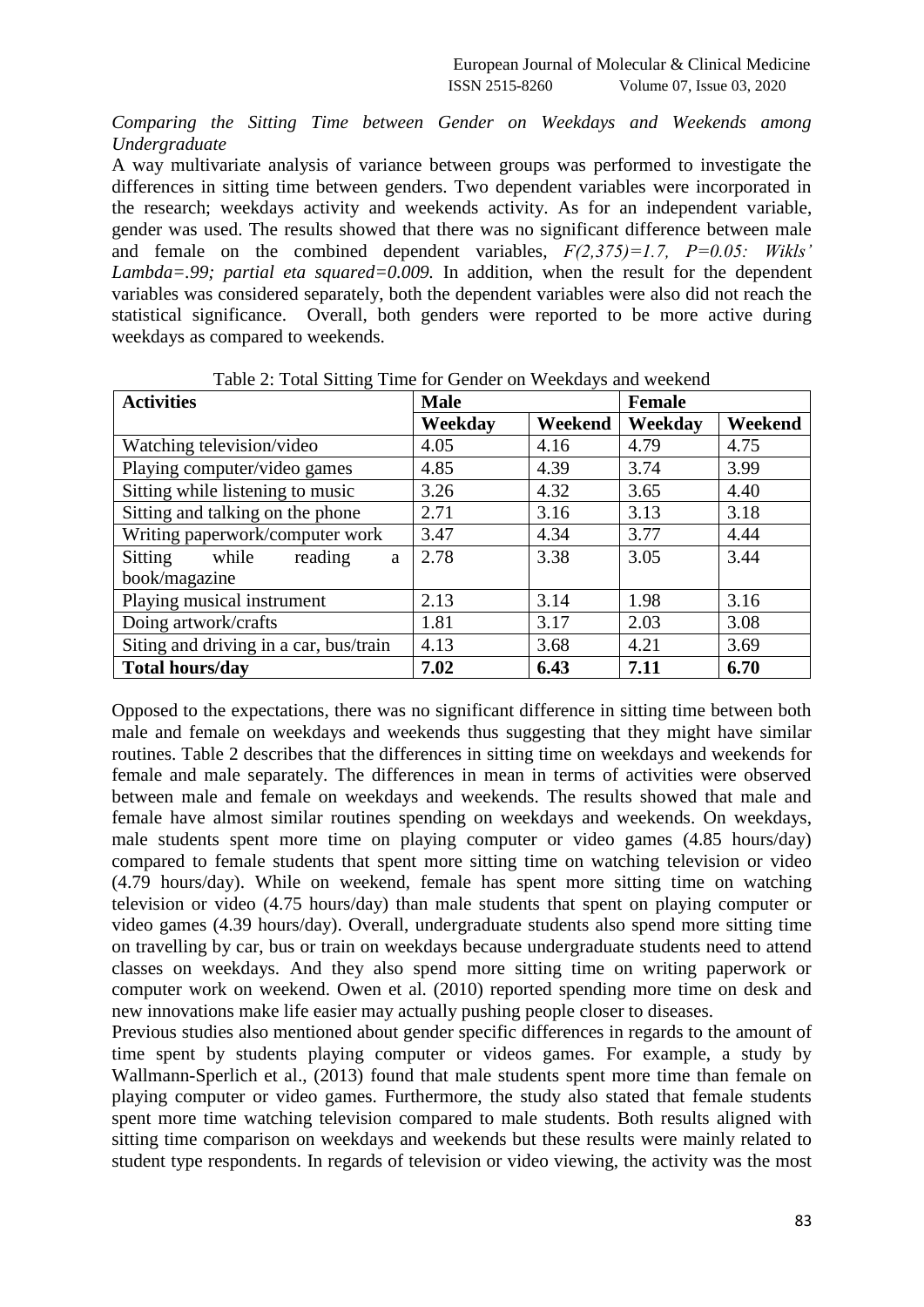prevalent sedentary behaviour and it was highly consistent with other studies (Hills & King 2007).

In brief, undergraduate students have more sitting time on weekdays as compared to weekend. This showed that undergraduate students work similar just like desk based working adults that spending more on sitting time during weekdays. In the long run, this may increases the risk of negative health consequences.

# **4. CONCLUSION**

The main purpose of this study was to compare sitting time between male and female undergraduate students. There were 375 (*N=375*) respondents that were students, involved in this study and all of them came from 16 different faculties. The results showed that there was no significant difference between both gender as *p>0.05 (p=0.231);* male respondents gained the results of *M=9.46 hours/day, SD=31.059* while female respondents gained the results of *M=9.62 hours/day, SD=30.463* in which *t= (406) =1.199 and p= 0.231(p>0.05).* The comparison of total sitting time on weekdays and weekends resulted that students spent more sitting time on weekdays compared to weekends. Furthermore, the recorded findings also portrayed that female students had higher total sitting time than male students with the accumulation result from both weekdays and weekends. This result was achieved even though there was no significant difference between male respondents and female respondents on the combined dependent variables; *F(2,405)=1.449, P=0.05: Wikls' Lambda=.99; partial eta squared=0.007.*

It was concluded that undergraduate students had similar sitting time to desk based working adults and they should be considered as target for intervention (Hills & King 2007). The current study found an average total weekly sitting time was 9.46 hours per day for male 9students and 9.64 hours per day for female undergraduate students. Rosenberg et al., (2010) recorded similar results of total weekly sitting time of 9.65 hours per day on university students. The study by Dogra et al., (2017); Uffelen et al., (2010) discovered that sitting more than 6 hours or more hours per day could shorten their lifespan. The data from the current study showed that the total sitting time was less on weekdays than weekends. The results showed there was no significant difference between student genders in weekdays and weekends. Hence, this result can be inferred as the students were sitting more on weekdays compared to weekends.

In order to reduce the amount of sitting time of students especially for undergraduate students, the university should organise physical activity programs that involve the students. This is especially on the weekdays with the focus on moderate activities due to longer hours of sitting time among undergraduate students. Although the findings suggested that the undergraduate students were highly sedentary and only a small amount of time was dedicated to an activity in and out of the classroom, the students would have a sitting time level equal to working adults. Therefore, they should be the targets for further investigations in order to reduce the sitting time before they become the working adults.

Throughout the completion of this study, there were some recommendations that could improve the future study regarding sitting time among undergraduate university students. Despite the challenge in generalizing the results to the entire undergraduate population, the current study makes meaningful contribution towards the study of undergraduate students' sitting time especially based on genders and their activities during weekdays as compared to the weekend. Future researchers should compare the sitting time between public and private university undergraduates because they are run by different entities, which have different management, culture and demographic of students. That may have influence on their sitting behaviours. In addition, future researchers should compare between athlete and non-athlete in the universities because the athlete may have more exercise or training but they could be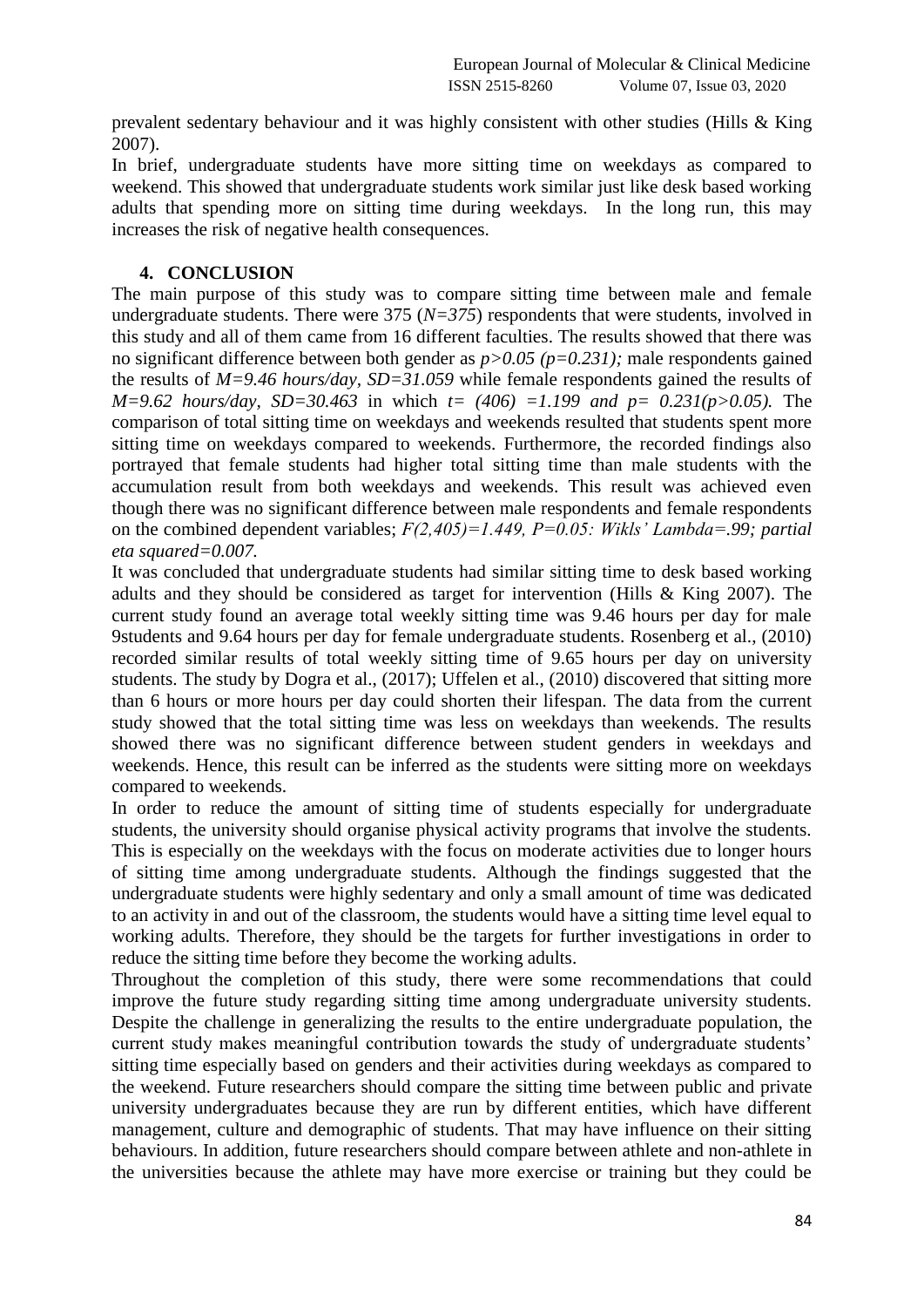sitting too much. Through this environment change in university campuses, this can serve to increase the health of undergraduate students, which an important sub-group of the population in order to improve the health of all Malaysians.

#### **5. REFERENCES**

- [1] Abedalhafiz, Abedalbasit, Ziad Lutfi Altahyneh, and Mahmoud Al-Haliq. (2012). The Relationship between Physical Activity and Self-Esteem among Students of Zarqa Education Directorate. *International Journal of Academic Research,* 4(6), 39–48.
- [2] Alkahtani, S. (2016). Comparing the Physical Activity Patterns of Male and Female Students in the Preparatory Year in Saudi Arabia Journal of Obesity & Weight Loss Comparing the Physical Activity Patterns of Male and Female Students in the Preparatory Year in Saudi Arabia*. Journal of Obesity & Weight Loss Therapy,* 6(2).
- [3] Alkhajah, Taleb A. et al. (2012). Sit-Stand Workstations: A Pilot Intervention to Reduce Office Sitting Time. *American Journal of Preventive Medicine,* 43(3), 298–303.
- [4] Andrade, J. A., and Ignaszewki. (2007). Exercise and The Heart. *British Columbia Medical Journal*, 45(12), 3010–20.
- [5] Aviroop, Biswas, Paul, I., Oh, Guy E. F., Ravi, R., Bajaj, Michael, A., Silver, Marc, S., Mitchell, & David A. (2015). Sedentary Time and Its Association with Risk for Disease Incidence, Mortality, and Hospitalization in Adults: A Systematic Review and Metaanalysis. *Annals of Internal Medicine*.
- [6] Bauman, A E. (2003). Updating The Evidence that Physical Activity is Good for Health: An Epidemiological Review 2000-2003. *NSW Centre for Physical Activity and Health and School of Public Health*,(4).
- [7] Bennie, J. A., Chau, J. Y. Ploeg, H. P., Stamatakis, E., Do, A., & Bauman, A. (2013). The Prevalence and Correlates of Sitting in European Adults - a Comparison of 32 Eurobarometer-Participating Countries. *International Journal of Behavioral Nutrition and Physical Activity*, 10(1), 1.
- [8] Bey, L., & Hamilton, M. T. (2003). Suppression of Skeletal Muscle Lipoprotein Lipase Activity during Physical Inactivity: A Molecular Reason to Maintain Daily Low-Intensity Activity. *Journal of Physiology,* 551(2), 673–82.
- [9] Buckworth, Janet, & Nigg, C. (2004). Physical Activity, Exercise, and Sedentary Behavior in College Students. *Journal of American College Health,* 53(1), 28–34.
- [10] Castro, O., Bennie, J., Vergeer, I., Bosselut, G., & Biddle, S. J. H. (2018). Correlates of sedentary behaviour in university students: A systematic review. *Preventive Medicine*, 116, 194–202.
- [11] Chan, Y. Y., Sooryanarayana, R. et al. (2019). Prevalence and Correlates of Physical Inactivity among Older Adults in Malaysia: Findings from the National Health and Morbidity Survey (NHMS). *Archives of Gerontology and Geriatrics,* 81, 74–83.
- [12] Chau, J. Y., Grunseit, A. C., Chey, T., Stamatakisan, E., Brown, W. J., Matthews, C. E., Bauman, A. E. & Ploeg, H. P. (2013). Daily Sitting Time and All-Cause Mortality: A Meta-Analysis. *PLoS ONE,* 8(11), 1–14.
- [13] Clemente, F, M., Nikolaidis, P. T., Manuel, F., Martins, L. & Mendes, R. S. (2016). Physical Activity Patterns in University Students : Do They Follow the Public Health Guidelines ? *PloS ONE,* 11(3).
- [14] Deliens, T., Deforche, B.,Bourdeaudhuij, I. D., & Clarys, P. (2015). Determinants of Physical Activity and Sedentary Behaviour in University Students : A Qualitative Study Using Focus Group Discussions. *Biometry Medicine Central Public Health*, 15.
- [15] Dogra, S., Ashe, M. C., Biddle, S. J. H., Brown, W. J., Buman, M P., Chastin, S., Gardiner, P. A., Inoue, S., Jefferis, B. J., Oka, K., Owen, N., et al. (2017). Sedentary Time in Older Men and Women : An International Consensus Statement and Research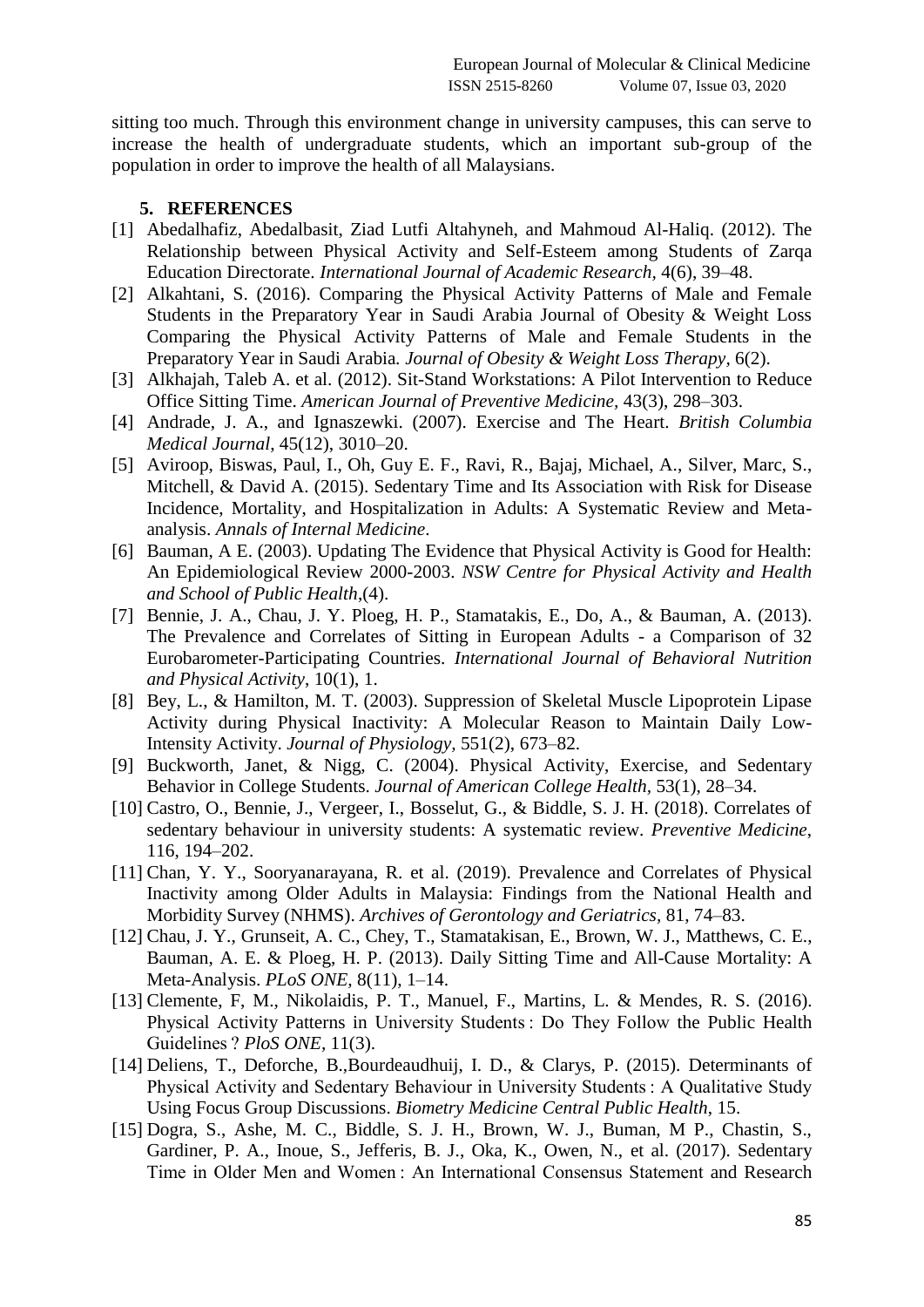Priorities. *Journal Sport and Exercise Medicine,* 1526–32.

- [16] Fagaras, Simona-Pia, Liliana-Elisabeta, R., & Gynetta, V. (2015). The Level of Physical Activity of University Students. *Procedia - Social and Behavioral Sciences*, 197, 1454– 57.
- [17] Gardiner, P. A., Lynch, B., Victoria, C. C., & Johnson, S. T. (2018). Evaluating the Evidence on Sitting , Smoking , and Health : Is Sitting Really the New Smoking? *American Journal of Public Health*.
- [18] Gibson, Ann, M. et al. (2017). An Examination of Objectively-Measured Sedentary Behavior and Mental Well-Being in Adults across Week Days and Weekends. *PLoS ONE,* 12(9), 1–9.
- [19] Hadgrat, N.T., Owen, N., Winkler E. A. H., Lynch, B.M., Sethi, P., Eakin,G. E., Moodie. M., LaMontagne, A. D., Wiesner, G., Willenberg, L. & Dunstan, D. W. (2016). Office workers' objectively assessed total and prolonged sitting time: individual-level Correlates and worksite variations. *Preventive Medicine Reports, 4*:184-191
- [20] Hamilton, Marc, T., Geneview, N., Healy, David, W., Dunstan, Geneview, N., Healy, Dustan, Theodore, W. & Zderic. (2008). Too Little Exercise and Too Much Sitting: Inactivity Physiology and the Need for New Recommendations on Sedentary Behavior Marc. *National Institutes of Health,* 2(266–267), 45–54.
- [21] Hills, A. P., & King, N. (2007). The Contribution of Physical Activity and Sedentary Behaviours to the Growth and Development of Children Implications for Overweight and Obesity. *Journal Sport Medicine.*
- [22] Johansson, E., Mathiassen, S. E., Rasmusse, C. L., & Hallman, D. M. (2020). Sitting , Standing and moving during Work and Leisure among Male and Female Office Workers of different Age : A Compositional Data Analysis. *BMC Public Health*, 1–11.
- [23] Khera, Rahul. (2012). Physical Inactivity among College Students Is Associated with Living in Hostels: A Study from Delhi, India. *Global Journal of Medicine and Public Health Physical*, 1, 82–85.
- [24] Loyen, Anne et al. (2016). Variation in Population Levels of Sedentary Time in European Adults According to Cross-European Studies: A Systematic Literature Review within DEDIPAC. *International Journal of Behavioral Nutrition and Physical Activity*, 13(1).
- [25] Marshall, Simon J., and Ernesto Ramirez. (2011). Reducing Sedentary Behavior: A New Paradigm in Physical Activity Promotion. *American Journal of Lifestyle Medicine*, 5(6), 518–30.
- [26] Martínez Gómez, David et al. (2012). Patterns of Sedentary Behavior and Compliance with Public Health Recommendations in Spanish Adolescents*: The AFINOS Study. Cadernos de Saúde Pública*, 28(12), 2237–44.
- [27] Nowak, P. F., Bo, A., & Blukacz, M. (2019). Physical Activity , Sedentary Behavior , and Quality of Life among University Students. *BioMed Research International*,10.
- [28] Pallant, J. (2010). *A step by step guide to data analysis usinf SPSS for Windows (4th Edition).*
- [29] Panahi, S., & Tremblay, A. (2018). Sedentariness and Health : Is Sedentary Behavior More Than Just Physical Inactivity? *Front. Public Health, 6*, 1–7.
- [30] Prince, Stephanie, A., Allana, G. LeBlanc, Rachel, C., Colley, & Travis, J. S. (2017). Measurement of Sedentary Behaviour in Population Health Surveys: A Review and Recommendations. *PeerJ*, 5, 4130.
- [31] Puig-ribera, A., Martínez-lemos, I., Giné-garriga, M., González-suárez, Á. M., Bort-roig, J., Fortuño, J., & Gilson, N. D. (2015). Self-reported sitting time and physical activity : interactive associations with mental well-being and productivity in office employees. *BMC Public Health*, 1–10.